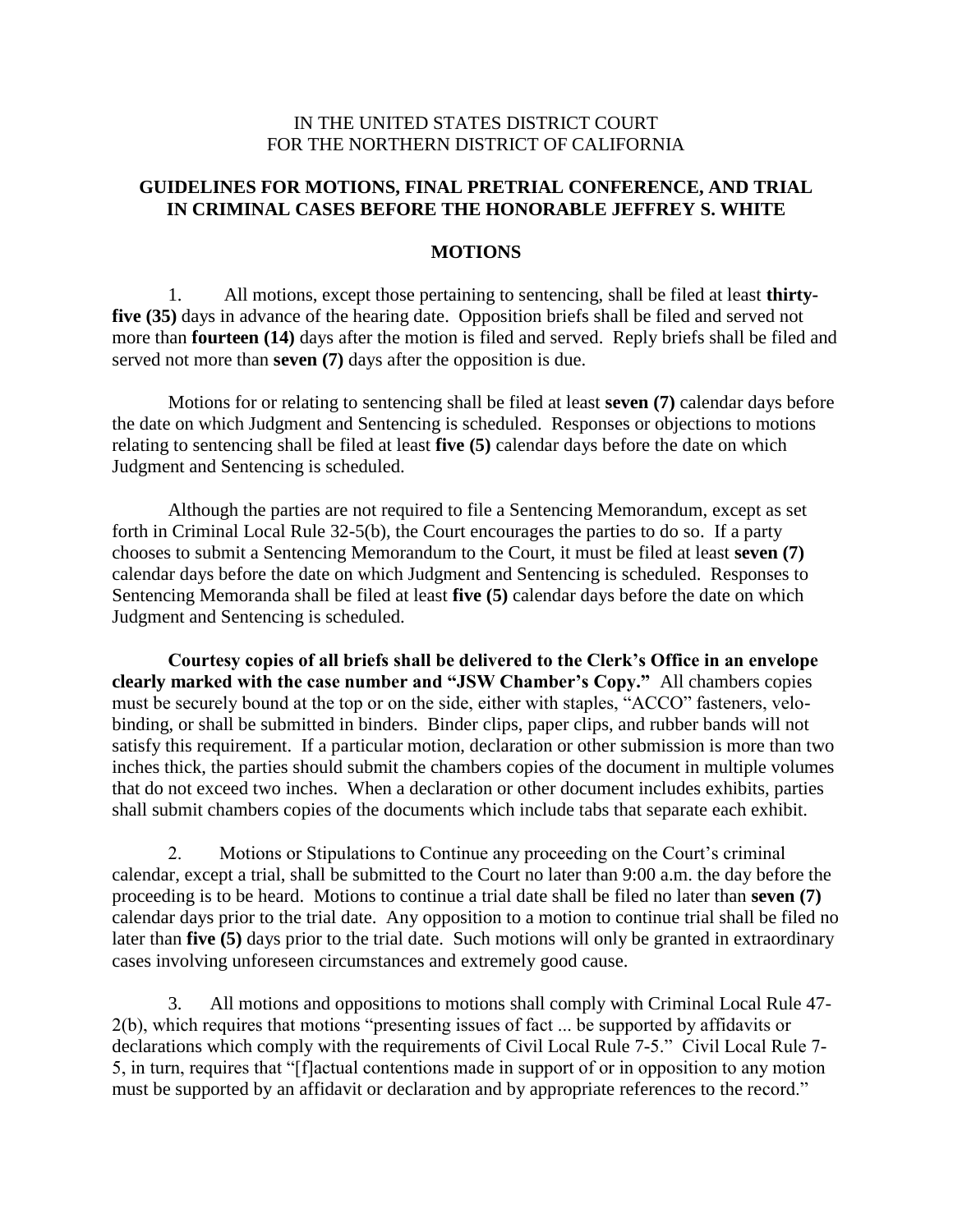Moreover, other evidence in support of or in opposition to any motion "must be appropriately authenticated by an affidavit or declaration." That rule further requires that affidavits and declarations contain factual contentions only, avoiding conclusions and legal argument, and "conform as much as possible to the requirements of Federal Rule of Civil Procedure 56(e)."

In accordance with Civil Local Rule 7-5, made applicable by Criminal Local Rule 47- 2(b), any declaration or affidavit that does not comply with these requirements may be stricken.

4. Ex Parte Rule 17(c) Subpoena Requests: If a defendant files an ex parte application for document subpoena(s), pursuant to Federal Rule of Criminal Procedure 17(c), the defendant is required to demonstrate that proceeding ex parte is "necessary to preserve the defendant's overriding constitutional rights" because to do otherwise would "reveal[] his trial strategy." *See United States v. Tomison*, 969 F. Supp. 587, 595 (E.D. Cal. 1997). In addition, defendant is required to show that the information sought is: (1) relevant; (2) admissible; and (3) specifically identified. *United States v. Nixon*, 418 U.S. 683, 700 (1974). If the defendant seeks production in advance of trial, he or she is required to demonstrate good cause for advance production. See id.

If the defendant is able to make the requisite showing above, Rule 17(c) requires production of the documents to the Court, not to the defendant. The Court will review the materials to determine whether they are responsive to the subpoena(s). Following the Court's determination, both parties will be entitled to inspect the responsive materials unless defendant is able to demonstrate an overriding need for confidentiality. *See Tomison*, 969 F. Supp. at 597.

The Court will deny any application that does not meet the required showing, and it will indicate if the ruling is with or without prejudice to renewing the request.

### **FINAL PRETRIAL CONFERENCE**

Counsel shall not prepare a joint pretrial conference statement. Instead counsel shall follow the following procedures:

5. In lieu of preparing a joint pretrial conference statement, the parties shall meet and confer in person and prepare a jointly signed proposed final pretrial order **fourteen (14)** days in advance of the Final Pretrial Conference. In addition to the matters set forth in Northern District Criminal Local Rule 17.1-1(b), this joint pretrial conference order should contain: (i) a brief description of the substance of the case; (ii) if appropriate, all stipulated facts; (iii) a joint exhibit list in numerical order, including a brief description of the exhibit and Bates numbers, a blank column for when it will be offered into evidence, a blank column for when it may be received into evidence, and a blank column for any limitations on its use; and (iv) each party's separate witness list for its case-in-chief witnesses (*see* N.D. Crim. L.R. 17.1-1(b)(9)). Items (ii) and (iii) should be appendices to the proposed order. The proposed order should also state which issues, if any, are for the Court to decide, rather than the jury. The objective is to convert the proposed order to a final order with the benefit of any discussion at the final pretrial conference.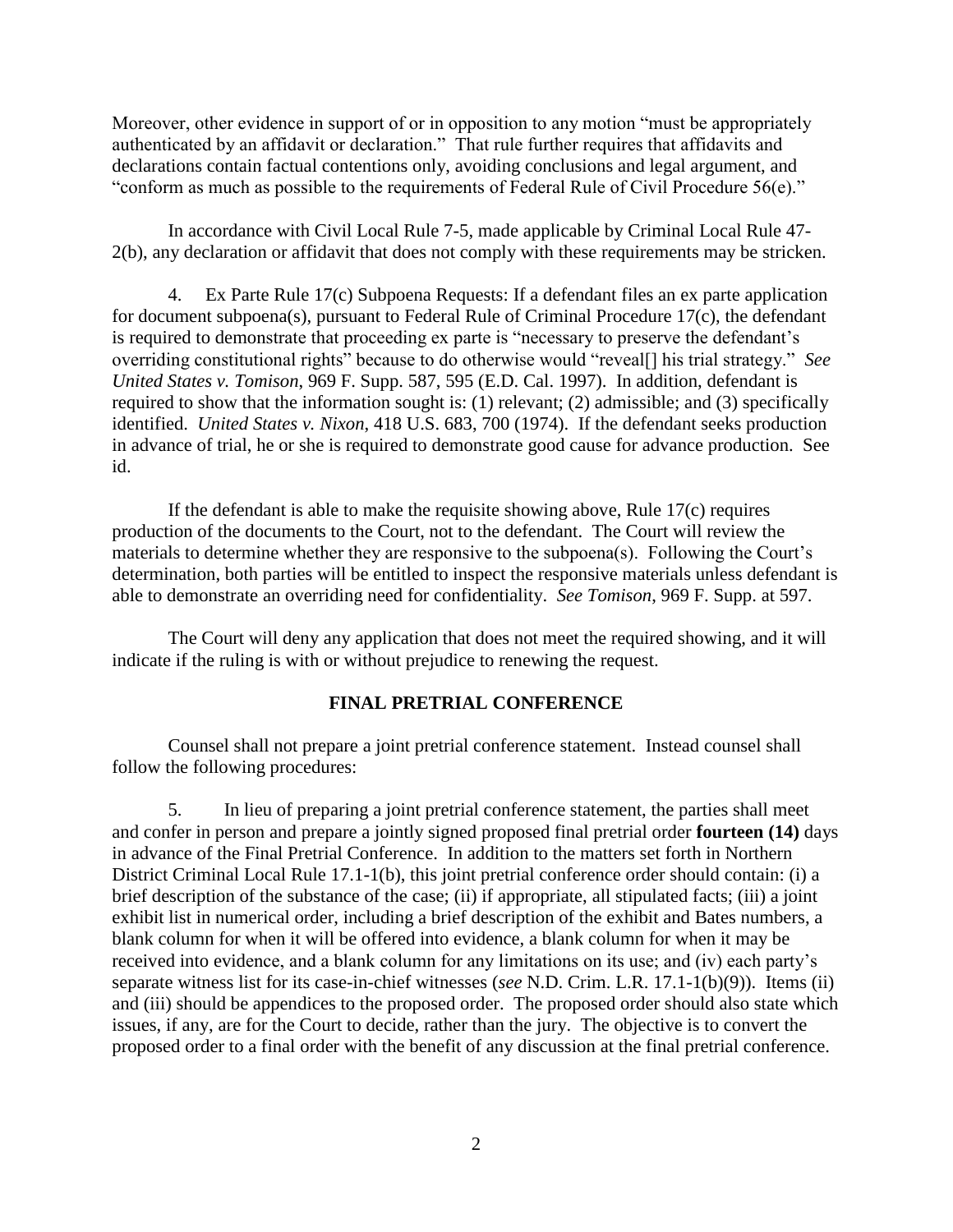6. In addition to the joint pretrial conference order, which shall be filed **fourteen (14)** days in advance of the Final Pretrial Conference, the parties shall file the following:

a) A joint set of proposed instructions on substantive issues of law arranged in a logical sequence. If undisputed, an instruction shall be identified as "Stipulated Instruction No. Re The parties must include all modifications to form instructions in their proposals, *i.e.* if a model instruction includes bracketed language or blanks, the parties must provide the Court with the appropriate language from the brackets and the blanks shall be completed.

Even if stipulated, the instruction shall be supported by citation. If disputed, each version of the instruction shall be submitted together in their logical place in the overall sequence. Each such disputed instruction shall be identified as, for example, "Disputed Instruction No. Are a Re Coffered by Twith the set of  $\Gamma$ blanks filled in as appropriate. All disputed versions of the same basic instruction shall bear the same number. Citations with pin cites are required. If the parties modify a form instruction, they must clearly those modifications in bold or italics. If a party does not have a counter version and simply contends that no such instruction in any version should be given, then that party should so state (and explain why in the separate memoranda required by Paragraph 6(b)) on a separate page inserted in lieu of an alternate version. With respect to form preliminary instructions, general instructions, or concluding instructions, please simply cite to the numbers of the requested instructions in the current edition of the Ninth Circuit Manual of Model Jury Instructions (Criminal).

Other than citing the numbers, the parties shall not include preliminary, general or concluding instructions in the packet, but they shall include the full text of these instructions on the CD-ROM required by this Order. Again, if the form instructions contain bracketed language or blanks, the parties should provide the Court with the appropriate language from the brackets and all blanks should be completed.

- b) The parties are encouraged to keep disputed instructions to a minimum. To the extent they are unable to resolve their disputes, the Court requires complete briefing on disputed instructions. Thus, a party supporting an instruction must submit a separate memorandum of law in support of its disputed instructions, organized by instruction number. Counsel shall quote exact, controlling passages from the authorities. The party opposing a given instruction or instructions must include a responsive brief to the supporting party's memorandum, organized by instruction number and also shall quote exact, controlling passages from the authorities.
- c) A simplified statement of the case to be read to the jury during voir dire and as part of the proposed jury instructions. Unless the case is extremely complex, this statement should not exceed one page.
- d) A joint set of proposed voir dire questions supplemented as necessary by separate requests for good cause only. (Keep separate requests to a minimum.)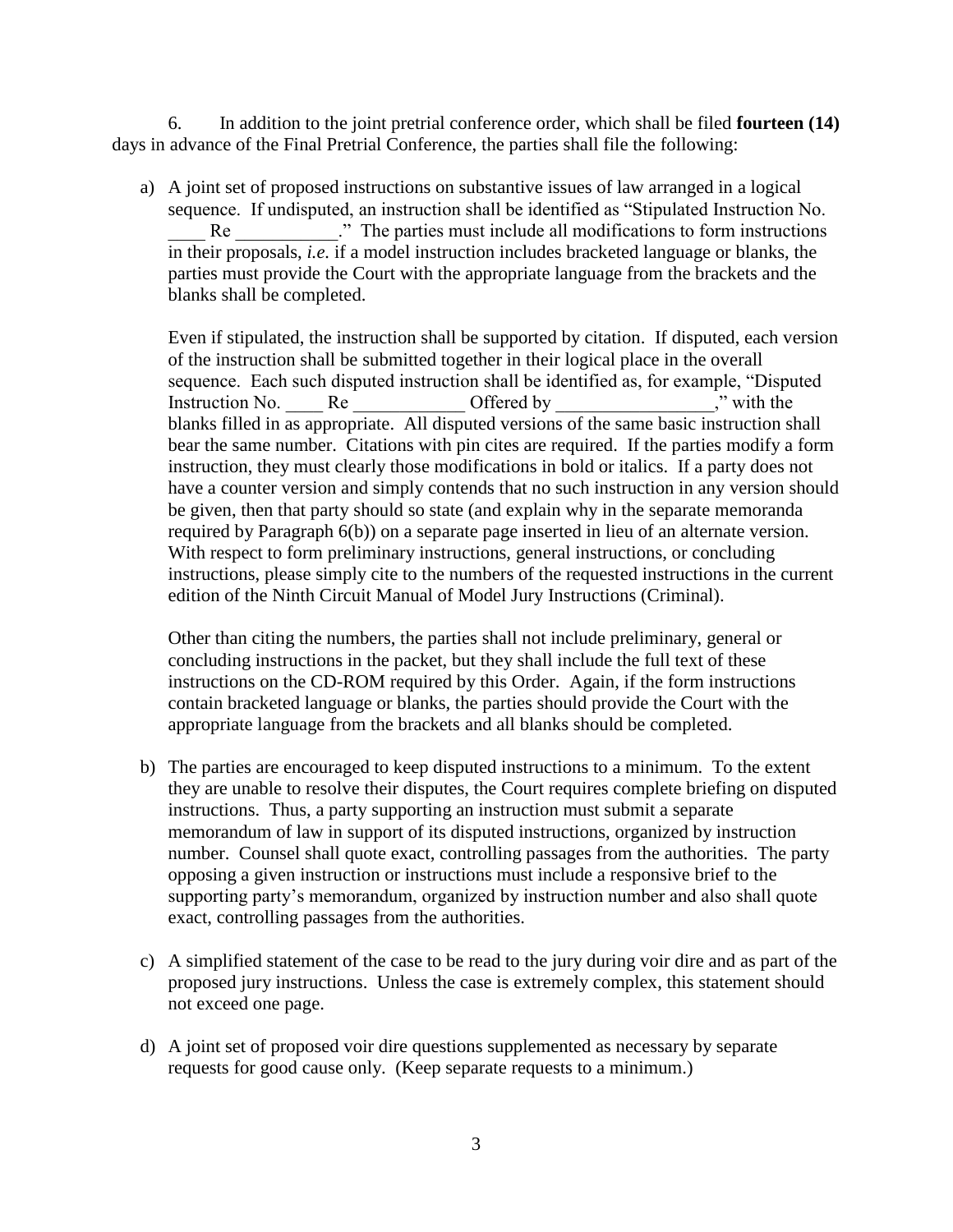- e) A trial brief not to exceed ten pages on any controlling issues of law.
- f) A list of objections to each exhibit, in tabular form. The first column should describe the exhibit, the second column should set briefly set forth the basis of the objection, and the third column should set forth a brief response thereto. The parties shall meet and confer, in person, in an attempt to resolve objections to the exhibits before this list is filed with the Court, to consider exhibit numbers, and to eliminate duplicate exhibits and confusion over the precise exhibit. If there are exhibits to which the parties' object, the parties shall submit to chambers, but not file, a joint binder that contains the disputed exhibits and the list of objections.

Unless there is a genuine issue as to the authenticity of exhibits, a party that has produced documents should not object to the other party offering those documents as exhibits on the basis of authenticity or the best evidence rule. Finally, the Court normally will not entertain routine objections to exhibits on the basis of a lack of foundation.

g) Any motions *in limine*, as to which the parties should follow the following procedure:

The motions *in limine* and all oppositions thereto must be filed no later than **fourteen (14)** calendar days prior to the Final Pretrial Conference, and shall be submitted to the Court collated and in a binder, as set forth below. In order to ensure that motions *in limine* and oppositions are timely filed, at least **thirty (30)** calendar days before the Final Pretrial Conference, the moving party shall serve, but not file, the opening brief and at least **twenty (20)** calendar days before the Final Pretrial Conference, the responding party shall serve, but not file, the opposition. The Court does not permit reply briefs. Each motion should be presented in a separate memo and properly identified, for example, "Plaintiff's Motion in Limine No. 1 to Exclude . . . ."

Please limit motions *in limine* to circumstances that require an advance ruling. **No more than five motions per side will be allowed.** If a party seeks to file more than five motions *in limine*, they must file an administrative motion at least **fourteen (14) days before the motions** *in limine* **are due to served on opposing counsel demonstrating extraordinarily good cause for allowing the excess motions.** The administrative motion should summarize the subject matter of each proposed additional motion *in limine*.

Each motion *in limine* should address a single, separate topic, and contain no more than seven pages of briefing per side. Leave of Court will be required to exceed the page limitations. A joint binder containing all motions *in limine* should be submitted to the Clerk's office in an envelope clearly marked with the case number and "JSW chambers copy."

h) If the parties intend to use special verdict forms, they should meet and confer in an effort to submit a joint proposed special verdict form. If the parties cannot agree on a proposed special verdict form, they may submit separate proposals.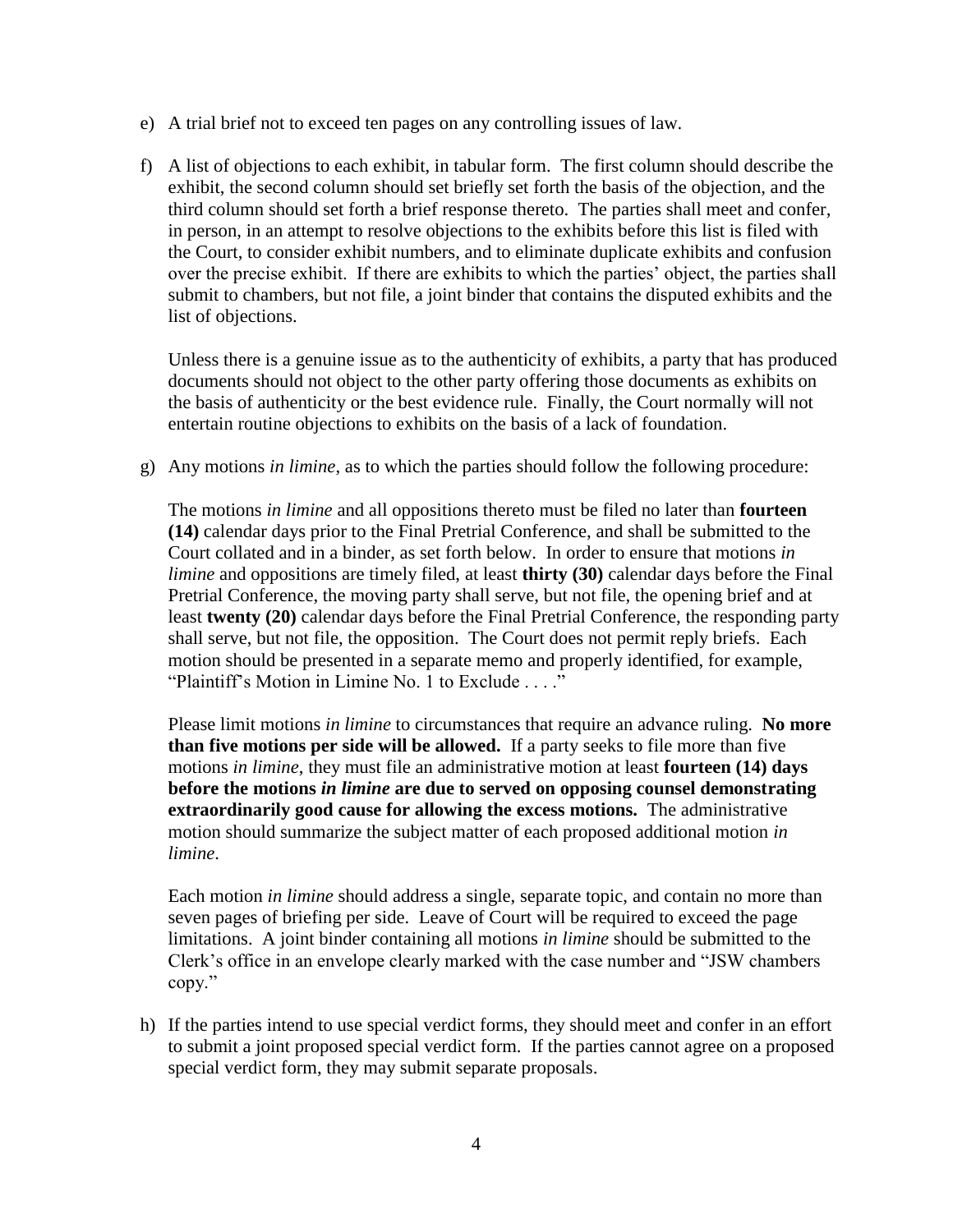7. The joint proposed final pretrial order, the jury instructions, proposed voir dire, the statement of the case, objections to exhibits, and any proposed special verdict forms, shall be submitted to chambers on a CD-ROM, in either WordPerfect or Microsoft Word, as well as in hard copies. All hard-copy submissions should be submitted in a binder to the Clerk's office in an envelope clearly marked with the case number and "JSW chambers copies."

8. At the final pretrial conference, the above submissions shall be considered and, if necessary, the Court shall hear oral argument.

## **PRETRIAL ARRANGEMENTS**

9. Should a daily transcript and/or real-time reporting be desired, the parties shall make arrangements with Odile Hansen, at 510-637-3534 or [Odile\\_Hansen@cand.uscourts.gov,](mailto:Odile_Hansen@cand.uscourts.gov) at least **fourteen (14)** calendar days prior to the trial date.

10. During trial, counsel may wish to use the technology available in the Courtroom. If that is the case, the parties shall refer to the Court's Website regarding Courtroom Technology at: [https://cand.uscourts.gov/courtroomtech.](https://cand.uscourts.gov/courtroomtech) If the parties prefer to use the Court's equipment rather than their own, they shall contact the Court's Courtroom Deputy to coordinate.

If the parties intend to use their own equipment, or intend to use equipment in addition to the equipment available through the Court, it should be shared by all counsel to the maximum extent possible. In addition, the United States Marshal requires a court order to allow equipment into the courthouse. For electronic equipment, parties should be prepared to maintain the equipment or have a technician available at all times. The Court will not grant continuances due to equipment failure. The parties shall disassemble and store all equipment in the courtroom at the end of each court day.

### **SCHEDULING**

11. Trial normally will be conducted from 8:00 a.m. to 1:30 p.m. Mondays, Wednesdays, and Thursdays, and from 8:00 a.m. to 12:30 p.m. Tuesdays with two fifteen minute breaks. The Court will not hold trial on federal holidays. Counsel must arrive by 7:30 a.m., or earlier as needed for any matters to be heard out of the presence of the jury. The jury will be called at 8:00 a.m. This schedule may be modified at the discretion of the Court.

Subject to the Court's availability, the jury shall be chosen the Wednesday preceding the first day of trial, at 8:00 a.m.

### **THE JURY**

12. The Court will conduct the voir dire.

13. The Court generally will select two alternate jurors. The jury is selected as follows: The jurors will be given consecutive numbers and shall be seated by juror number. Jurors 1 through 18 are seated in the jury box. The remaining venire will be seated in the public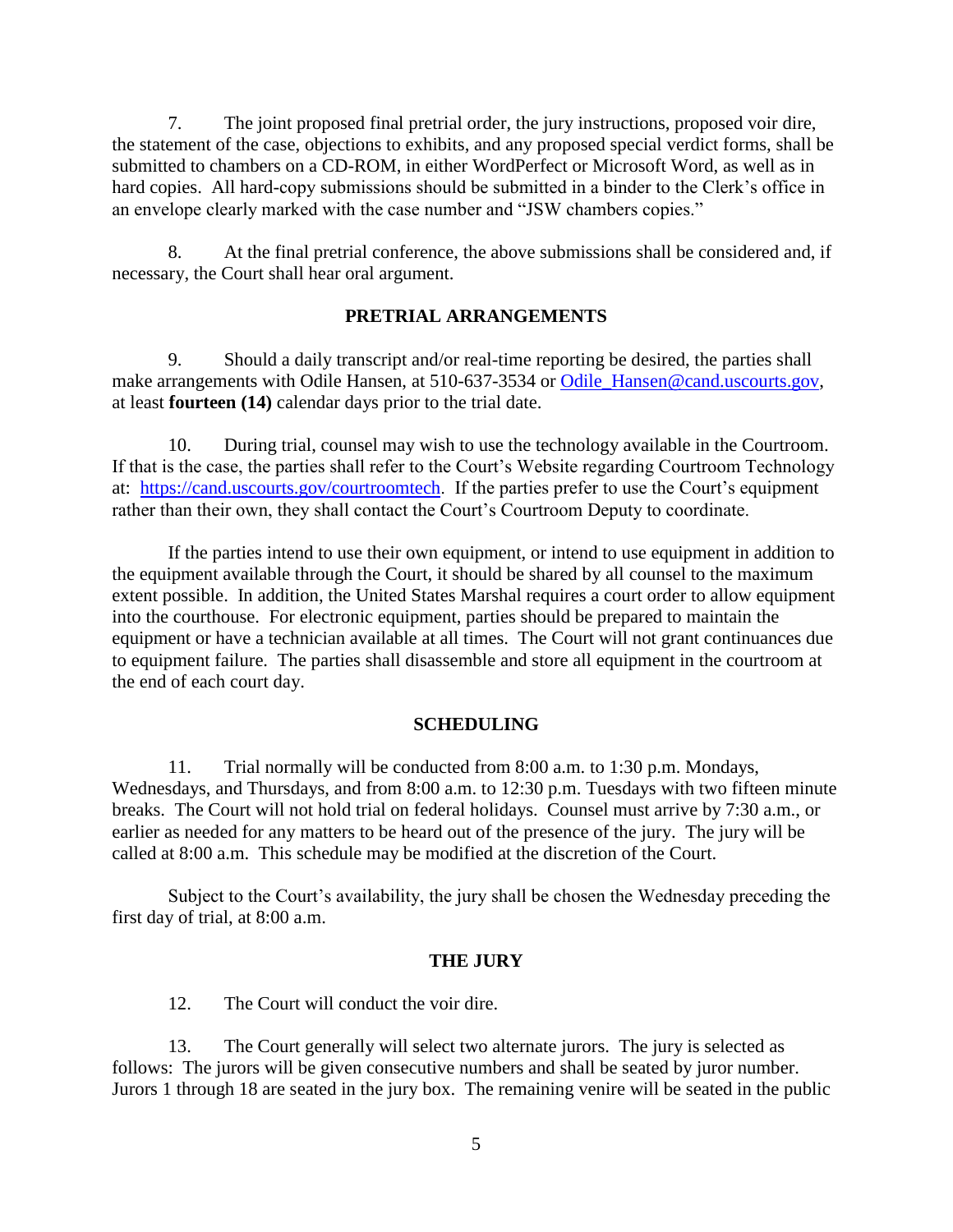benches. Hardship excuses will usually be considered at this point. The Court will then ask questions to the entire venire. The lawyers, at a side bar conference, will then advise if there are follow-up questions. For good cause, counsel may also ask questions of jurors at side bar. Challenges for cause will then be addressed. After a short recess, each side may exercise its allotment of peremptory challenges. Challenges must be made simultaneously in writing by each side (without knowing how the other side is exercising its challenges). The parties will write down the names and numbers of the candidates to be stricken. The fourteen surviving the challenge process with the lowest numbers become the final jury. For example, if the Government strikes 1, 5 and 7 and the defendant strikes 2, 4 and 9, then 3, 6, 8, 10, 11, 12, 13, 14, 15, 16, 17, 18, 19, and 20 become the final jury, including the alternates. If both sides strike one or more of the same jurors, then the fourteen unstruck jurors with the lowest numbers will be seated. Once the jury selection is completed, the jurors' names will be read again and they will be seated in the jury box. The Court may alter the procedure in its discretion.

14. Jurors may take notes. Note pads will be distributed at the beginning of each trial. The note pads will be collected at the end of each day. Jurors will be instructed on the use of notes both in the preliminary and final jury instructions.

# **GENERAL DECORUM**

15. A trial is a rational and civilized inquiry to seek a just result. Counsel are expected to conduct themselves with dignity and decorum at all times. Disruptive tactics or appeals to prejudice are not acceptable.

16. Colloquy between counsel on the record is not permitted. All remarks are to be addressed to the Court.

17. Vigorous advocacy does not preclude courtesy to opposing counsel and witnesses and respect for the Court. Addressing witnesses or parties by first names or the Court by "Judge" or "Sir" on the record is not appropriate.

18. Counsel shall not engage in activity at counsel table, move about the courtroom, or in other ways cause distraction while opposing counsel is arguing or questioning witnesses. Neither counsel nor client should indicate approval, disapproval or otherwise react to any testimony or argument.

## **OPENING STATEMENTS**

19. Counsel must cooperate and meet and confer to exchange any visuals, graphics or exhibits to be used in the opening statements, allowing for time to work out objections and any reasonable revisions. Opening statements should be limited to an objective summary of what counsel expects the evidence to show; no argument or discussion of the law is permissible.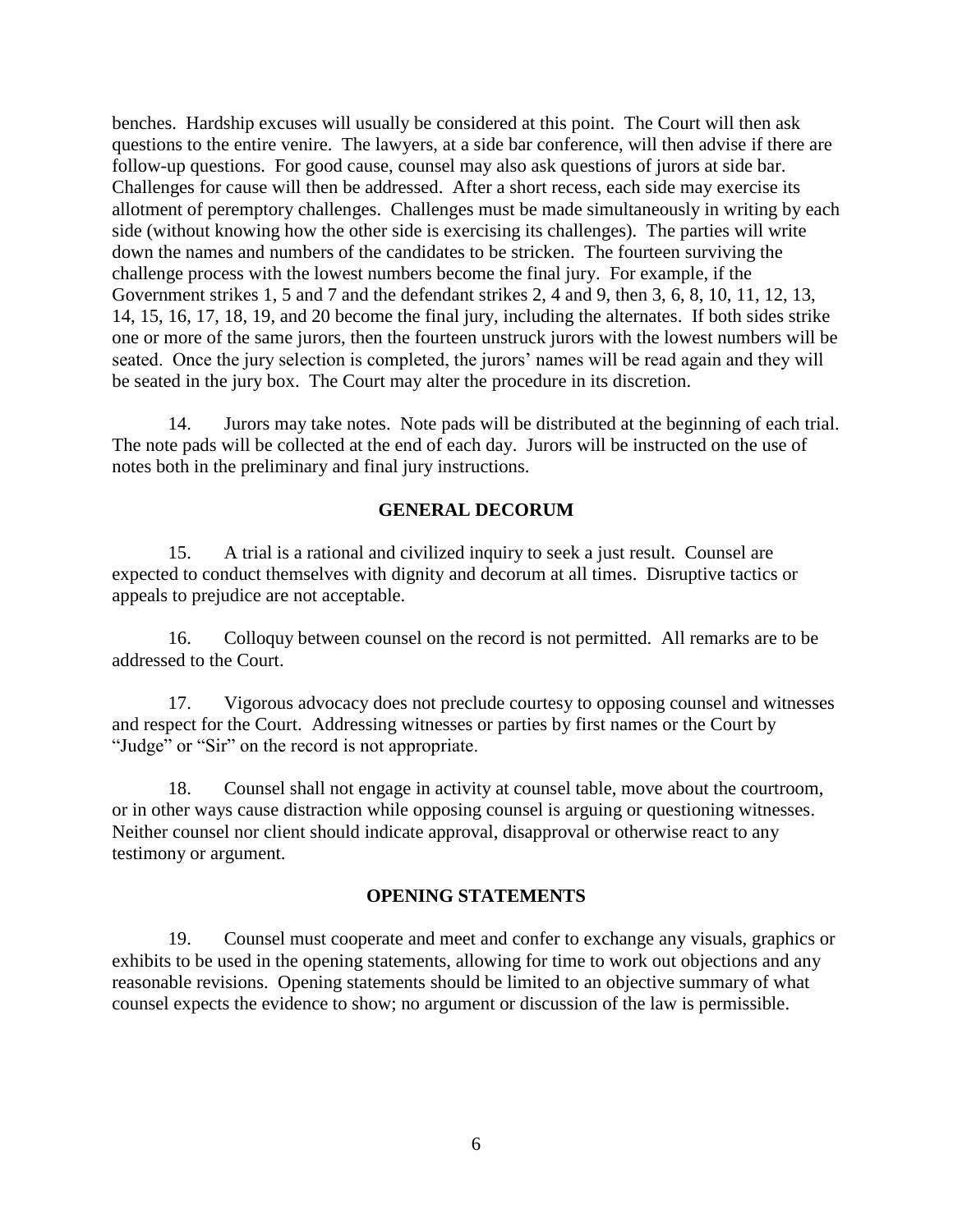### **WITNESSES**

20. At the close of each trial day, all counsel shall exchange a list of witnesses for the next two full court days and the exhibits that will be used during direct examination (other than for impeachment of an adverse witness). Within **twenty-four (24)** hours of such notice, all other counsel shall provide any objections to such exhibits and shall provide a list of all exhibits to be used with the same witness on cross-examination (other than for impeachment). The first notice shall be exchanged prior to the first day of trial. All such notice should be provided in writing.

21. The parties shall have all upcoming witnesses on the same day available in the courthouse and ready to testify. Failure to have the next witness ready or to be prepared to proceed with the evidence may be deemed to constitute resting.

22. A witness or exhibit not listed in the joint pretrial statement may not be used without good cause. This rule does not apply to true rebuttal witnesses (other than rebuttal experts who must be listed). Defense witnesses are considered case-in-chief witnesses, not "rebuttal" witnesses.

23. Counsel shall stand at or near the podium to ask questions, straying only to point out material on charts or overheads. If counsel wish to approach the witness or the bench, they must request permission from the Court and clearly identify the reason for the request.

24. Counsel shall treat witnesses, including parties, with courtesy and respect, and not become familiar with the witnesses, *e.g.*, they should avoid the use of first or nick-names.

25. Counsel shall pose brief, direct and simply stated questions, covering one point at a time. Leading questions may be used for background, routine, or foundational matters.

26. Cross-examination similarly should consist of brief, simple questions. Crossexamination should not be a restatement of the direct examination and should not be used for discovery.

27. If the Court has made *in limine* rulings limiting testimony in a particular subject area, counsel are encouraged to request a sidebar in the event they believe a particular line of inquiry may implicate the Court's prior ruling.

## **EXHIBITS**

28. Prior to the Final Pretrial Conference, counsel must meet and confer in person to consider all exhibit numbers and objections and to eliminate duplicate exhibits and confusion over the precise exhibit.

29. Use numbers only, not letters, for exhibits. Blocks of numbers should be assigned to fit the need of the case (*e.g.*, Government has 1 to 100, Defendant A has 101 to 200, Defendant B has 201 to 300, etc.). A single exhibit should be marked only once. If one party has marked an exhibit, then another party should not re-mark the exact document with another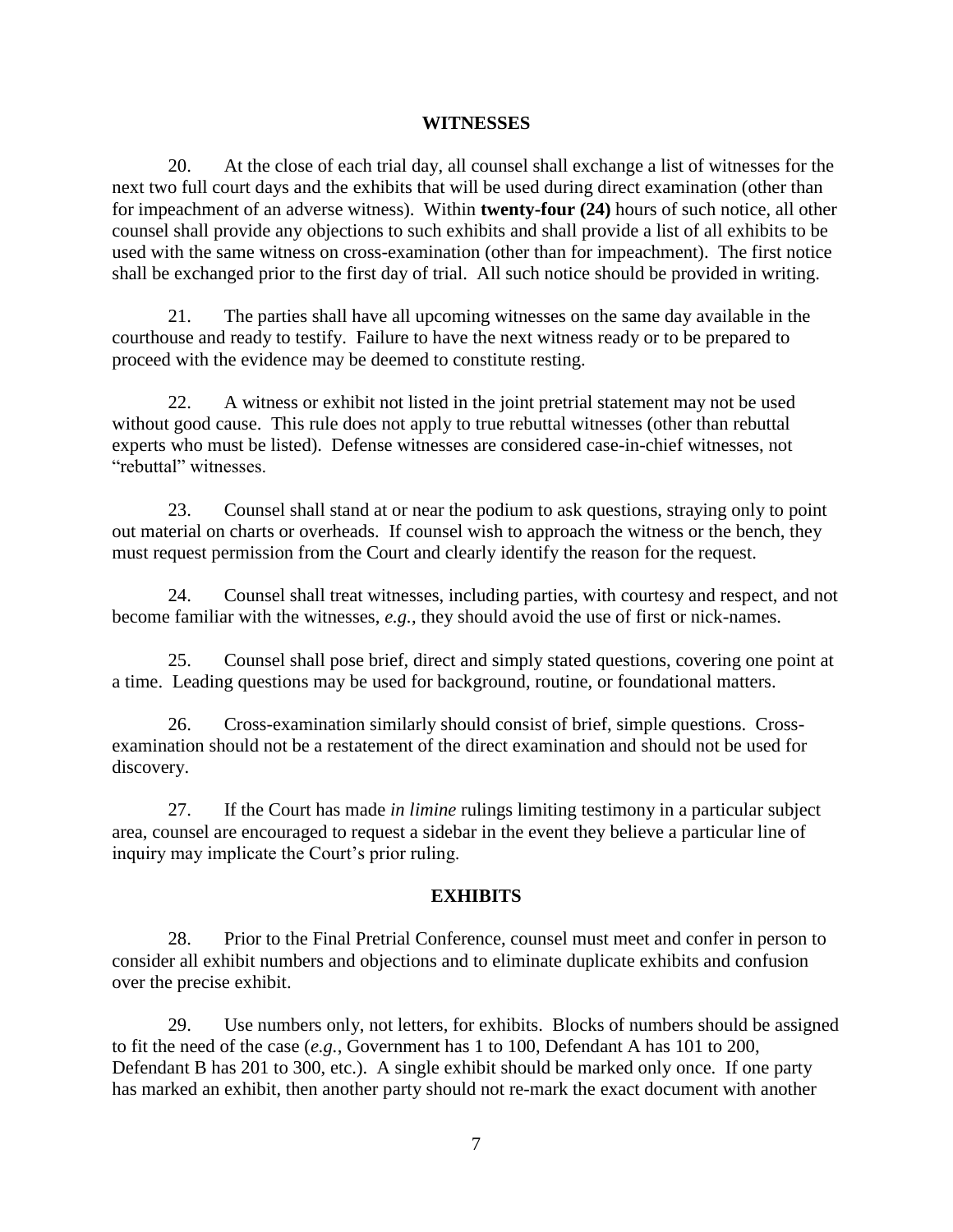number. Different *versions* of the same document, *e.g.*, a copy with additional handwriting, must be treated as different exhibits with different numbers. To avoid any party claiming "ownership" of an exhibit, all exhibits shall be marked and referred to as "Trial Exhibit No. \_\_\_\_\_," not as "Government's Exhibit" or "Defendant's Exhibit." The jury should always hear any given exhibit referred to by its unique number. There should be no competing versions of the same exhibit number; any discrepancies must be brought to the Court's attention promptly.

30. The exhibit tag shall be in the following form:

| <b>UNITED STATES DISTRICT COURT</b><br>NORTHERN DISTRICT OF CALIFORNIA |
|------------------------------------------------------------------------|
| <b>TRIAL EXHIBIT 100</b>                                               |
| CASE NO.                                                               |
| <b>DATE ENTERED</b>                                                    |
| By                                                                     |
| <b>DEPUTY CLERK</b>                                                    |

Counsel preferably will make the tag up in a color that will stand out (yet still allow for photocopying) but that is not essential. Place the tag on or near the lower right-hand corner or, if a photograph, on the back. Counsel should fill in the tag but leave the last two spaces blank. The parties must jointly prepare a *single* set of all trial exhibits that will be the official record set to be used with the witnesses and on appeal. Each exhibit must be tagged and in a separate folder (not in notebooks). Deposit the exhibits with the deputy clerk on the first day of trial. The tags can be adhesive or stapled on.

31. Counsel must consult with each other and with the deputy clerk at the end of each trial day and compare notes as to which exhibits are in evidence and any limitations thereon. If there are any differences, counsel should bring them promptly to the Court's attention.

32. In general, in addition to the official record exhibits, the Court requires one copy of a bench binder that contain copies of the exhibits. Counsel shall provide these binders to the Court no later than the first day of trial. Each exhibit must be separated with a label divider (an exhibit tag is unnecessary for the bench set). In large letters, the labels should identify the range of exhibit numbers contained in a binder.

33. Before the closing arguments, counsel must confer with the deputy clerk to make sure the exhibits in evidence are in good order. Before the case goes to the jury, counsel shall prepare an easy-to-read index of admitted exhibits, which should include all exhibits actually in evidence (and no others) stating the exhibit number and a brief, non-argumentative description (*e.g.*, letter from A. B. Case to D. E. Frank, dated August 17, 1999).